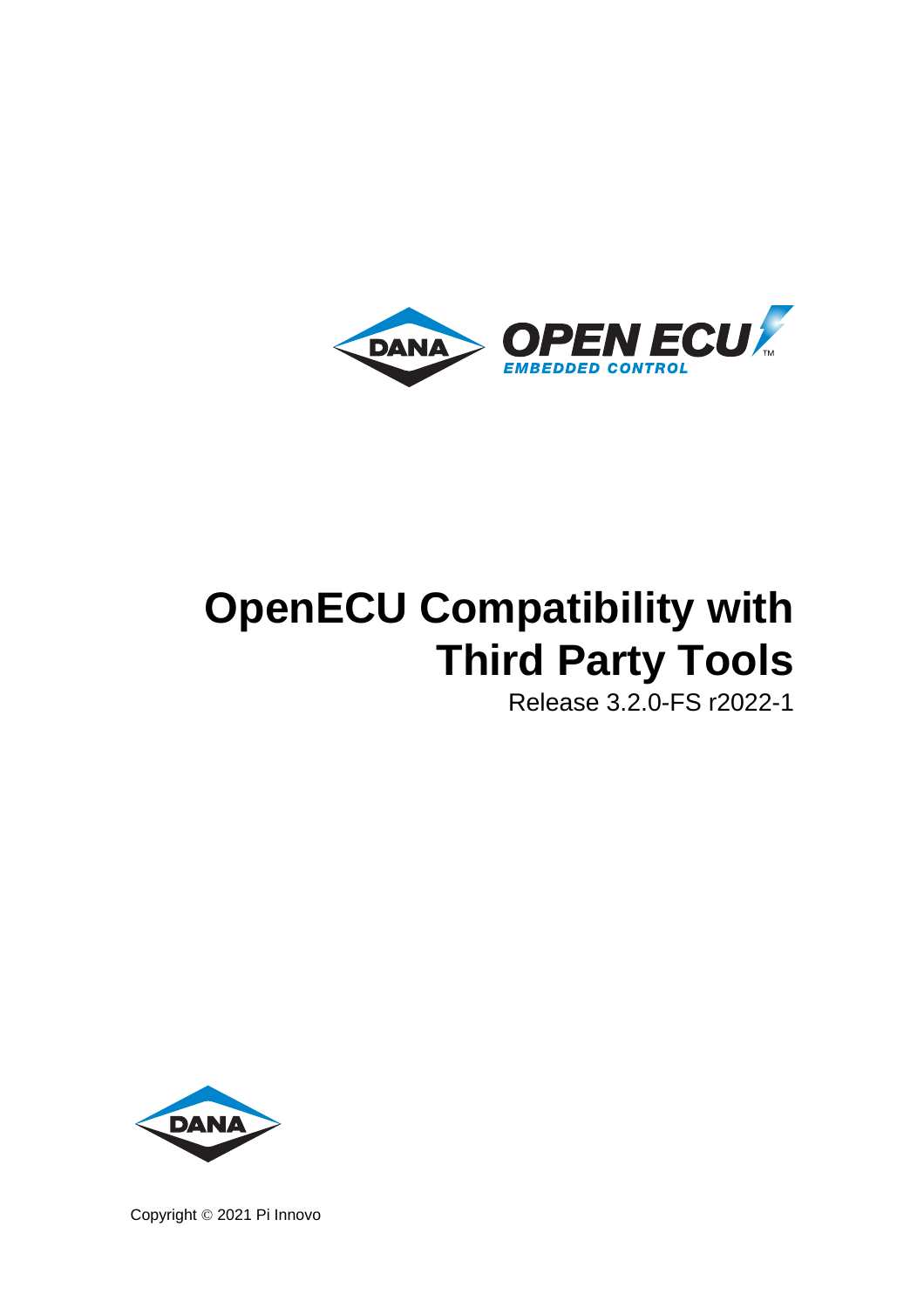### **Table of Contents**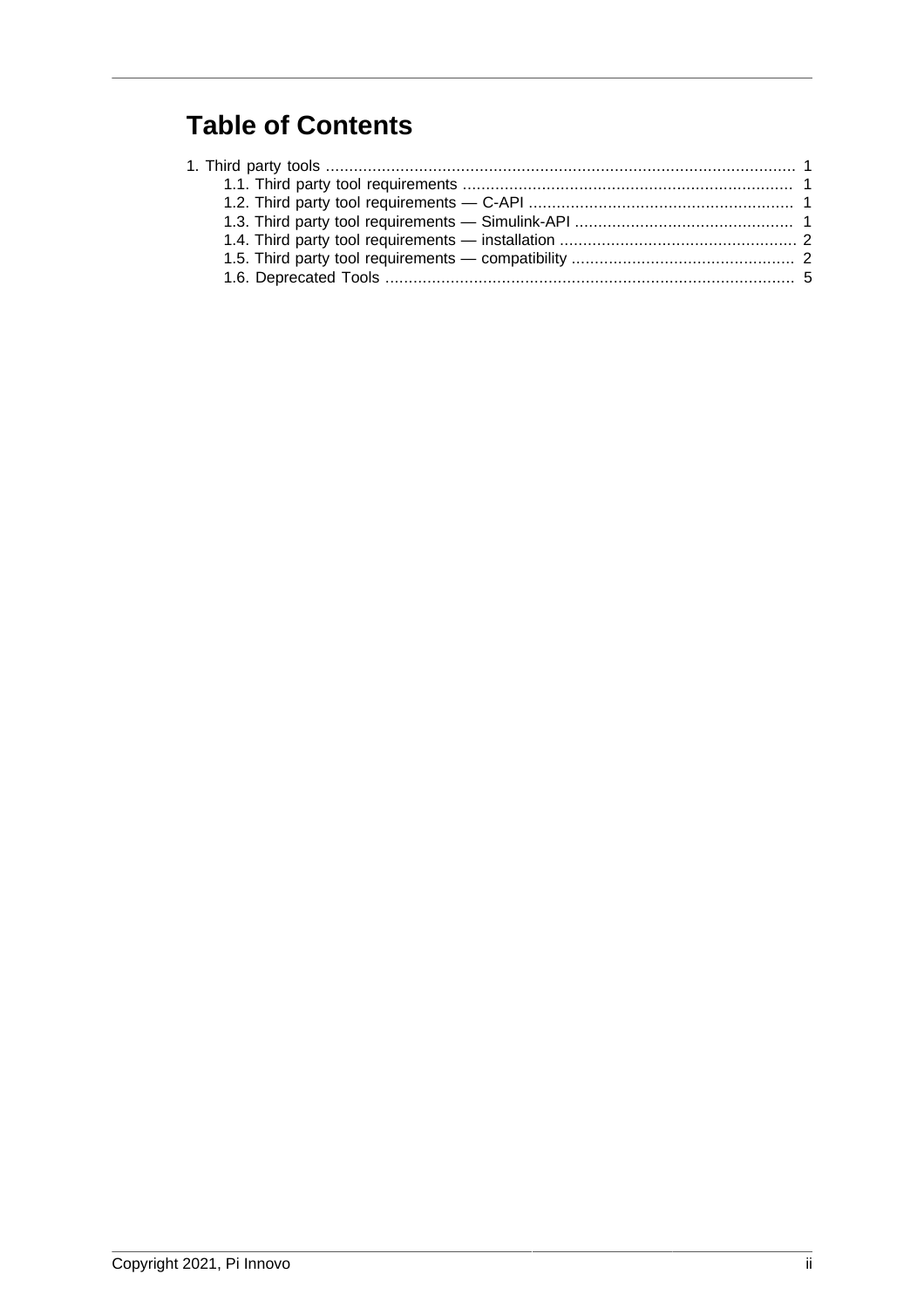## <span id="page-2-0"></span>**Chapter 1. Third party tools**

### <span id="page-2-1"></span>**1.1. Third party tool requirements**

OpenECU developer software has been tested to work with Windows 10.

### <span id="page-2-2"></span>**1.2. Third party tool requirements — C-API**

For C based development, OpenECU-FS requires one of the following compiler tools:

• Wind River Diab compiler

To program and calibrate an OpenECU with an application, OpenECU integrates with the following calibration tools. Only one calibration tool is required:

- PiSnoop
- ATI VISION
- ETAS INCA
- Vector CANape

### <span id="page-2-3"></span>**1.3. Third party tool requirements — Simulink-API**

For Simulink model based development, OpenECU requires (at a minimum) the following MathWorks tools:

- MATLAB (base product)
- Simulink (to develop the models)
- Simulink Coder (to generate C code from the models)
- MATLAB Coder (Simulink Coder depends on this)

In addition, if you need to add state diagrams to the model, then you will also need:

• Stateflow (to develop state flow diagrams inside your model) Simulink Coder generates C code from the state flow diagrams inside your model.

Simulink Coder generates C code which does not lend itself to efficient repeatable testing. When creating a production version of your product, you may need better control of the structure of the C code generated from the model to reduce the cost of testing the C code against any industry standards. Under these circumstances you will also need:

• Embedded Coder (to generate C code from the models)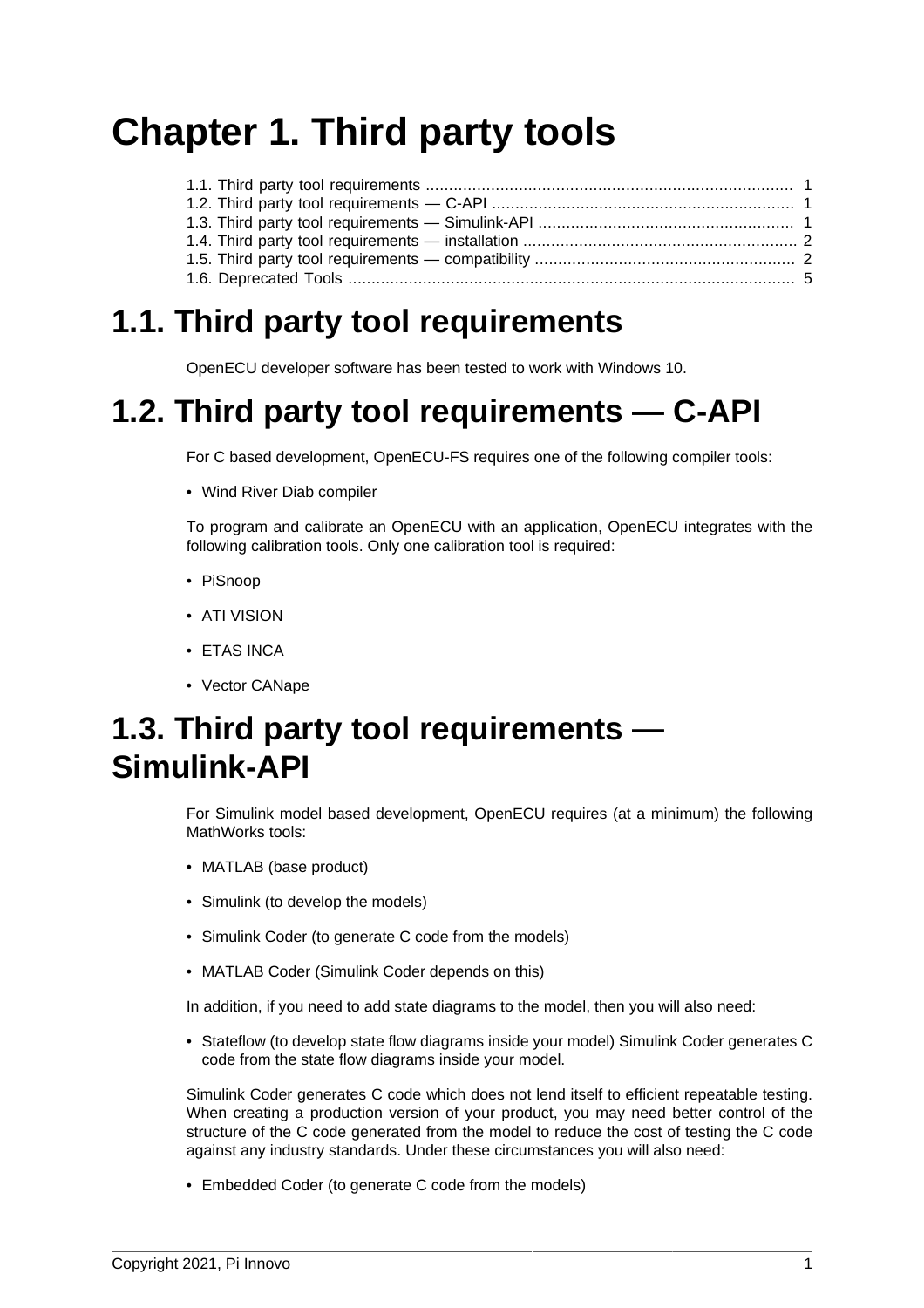To compile the generated C code (from either Simulink Coder or Embedded Coder), you will need one of the following compilers:

• Wind River Diab compiler

To program and calibrate an OpenECU with an application, OpenECU integrates with the following calibration tools. Only one calibration tool is required:

- PiSnoop
- ATI VISION
- ETAS INCA
- Vector CANape

### <span id="page-3-0"></span>**1.4. Third party tool requirements installation**

OpenECU works with a number of applications (both required and optional) supplied by other companies. If you intend to use OpenECU with one of the following tools, it is best to install them before OpenECU. The installer will then integrate the OpenECU developer software with these applications. See [OpenECU Compatibility with Third Party Tools](third_party_tool_compatibility.html#third_party_tools_e) for a list of supported versions.

- MATLAB
- ETAS INCA calibration tool

OpenECU works with a number of other applications, but these need not be installed prior to the OpenECU developer software.

- Simulink Coder, formerly Real-Time Workshop, (optional)
- Embedded Coder, formerly Real-Time Workshop Embedded Coder, (optional):
- Stateflow
- Wind River (Diab) C compiler
- PiSnoop
- ATI Vision calibration tool
- Vector CANape calibration tool

### <span id="page-3-1"></span>**1.5. Third party tool requirements compatibility**

OpenECU has been tested against the latest versions of each tool listed below. OpenECU may work with other versions of these applications, but Pi only provides technical support for the latest version.

#### **Operating system**

OpenECU works with the following operating systems.

• Microsoft Windows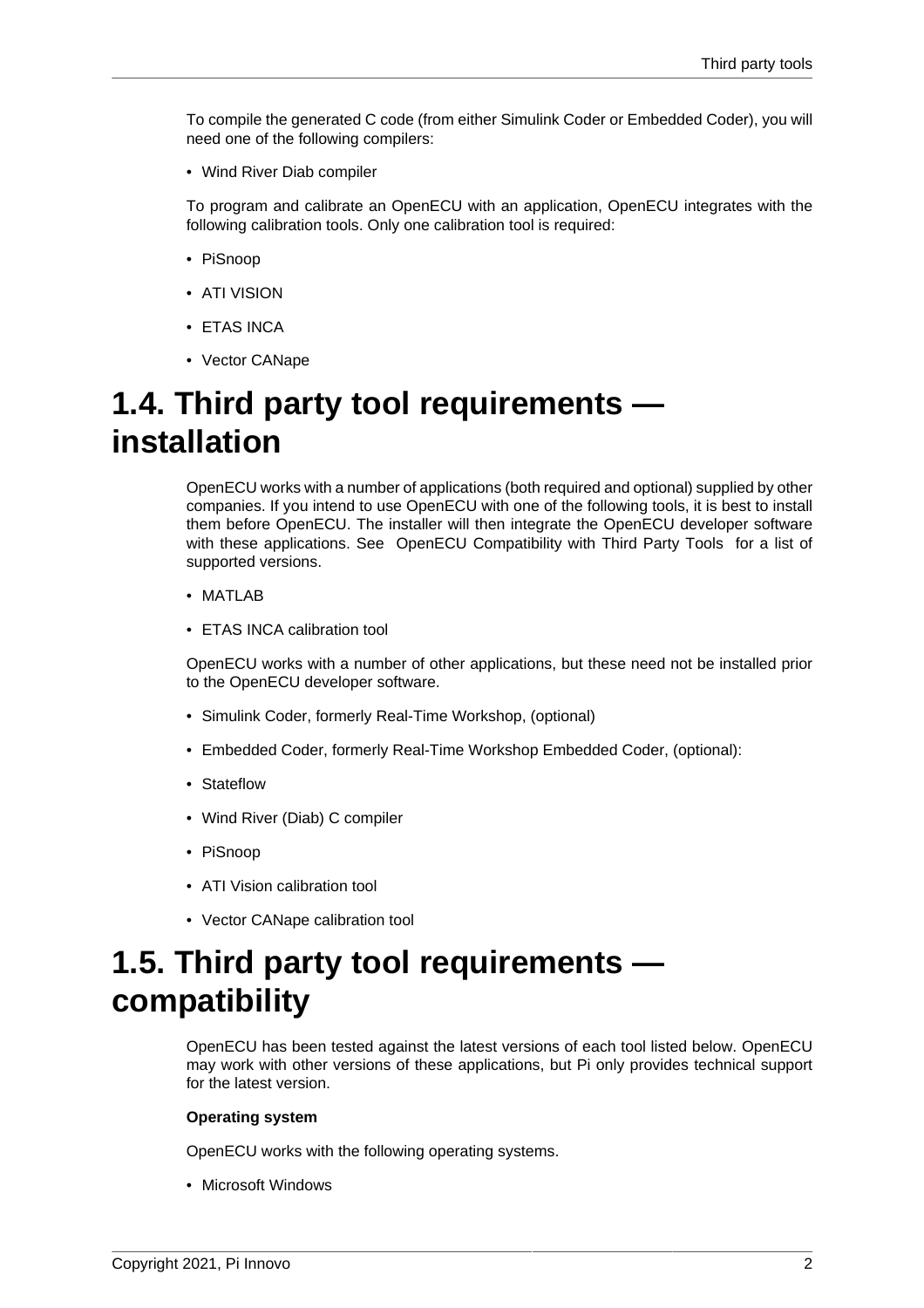| <b>Version</b>    | <b>License</b>                | <b>Installation and setup</b>                                                     | Troubleshooting |
|-------------------|-------------------------------|-----------------------------------------------------------------------------------|-----------------|
| Win 10 $^{\circ}$ | <b>Issued by</b><br>Microsoft | Installation instructions provided<br>by Microsoft.<br>No special setup required. | No known issues |

<sup>a</sup> OpenECU developer software may not function correctly on encrypted drives. OpenECU developer software must be able to create files on the host file system. If using an encrypted drive, be sure that permission settings will allow OpenECU to create files. Pi Innovo cannot provide support for issues with encrypted drives.

#### **Modeling tools**

A modeling tool allows the user to diagrammatically describe their application logic and control. That tool generates source code which OpenECU automatically builds into an application using a compiler (next section). OpenECU supports the following modeling tools.

• Mathworks MATLAB/Simulink

| <b>Version</b>                                                                                                                                                         | <b>License</b>                       | <b>Installation and setup</b>                                                                                                                              | <b>Troubleshooting</b> |
|------------------------------------------------------------------------------------------------------------------------------------------------------------------------|--------------------------------------|------------------------------------------------------------------------------------------------------------------------------------------------------------|------------------------|
| R2015b<br>(deprecated)<br>32-bit                                                                                                                                       | <b>Issued by</b><br><b>Mathworks</b> | Installation instructions provided<br>by Mathworks.<br><b>Setup requires MATLAB's</b>                                                                      | No known issues        |
| R2015b<br>(deprecated)<br>R2016a<br>(deprecated)<br>R2016b<br>(deprecated)<br>R2017a<br>(deprecated)<br>R2017b<br>(deprecated)<br>R2018b<br>R2020a<br>R2021b<br>64-bit |                                      | PATH variable to be adjusted,<br>which the OpenECU installer<br>can do for you, see OpenECU<br><b>Developer Software Installation</b><br>and Release Note. |                        |

#### **Note**

Mathworks by default only gives the "latest" versions of its tools as downloads from their website, which may not be the qualified version.

Because of this, you will need to install MATLAB using a ISO image for [Rxxxx]. That will install the General Release for [Rxxx] without any updates.

Once installed, you will then need to manually update to [Rxxxx] [specific update] using the installation package on MathWorks.com Only a License Administrator can download the ISO and the update files.

How do I download a MATLAB ISO archive?

[mathworks.com/matlabcentral/answers/101103](https://www.mathworks.com/matlabcentral/answers/101103) [[https://www.mathworks.com/](https://www.mathworks.com/matlabcentral/answers/101103) [matlabcentral/answers/101103\]](https://www.mathworks.com/matlabcentral/answers/101103)

How can I download and install a MATLAB Update manually?

[mathworks.com/matlabcentral/answers/456448](https://www.mathworks.com/matlabcentral/answers/456448) [[https://www.mathworks.com/](https://www.mathworks.com/matlabcentral/answers/456448) [matlabcentral/answers/456448\]](https://www.mathworks.com/matlabcentral/answers/456448)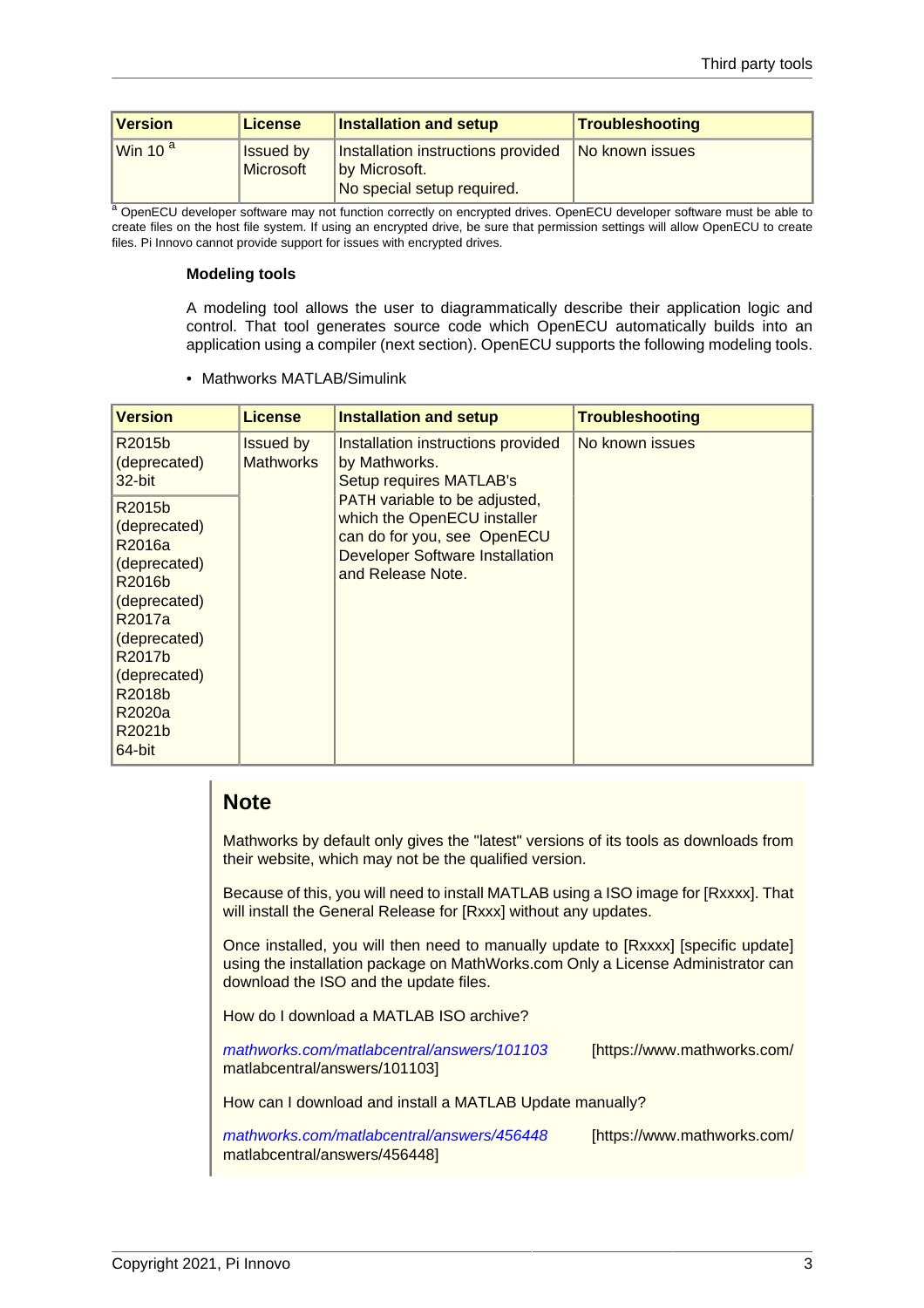#### **Compilers**

A compiler translates C source code (either written by hand or generated by a modeling tool) into machine code that runs directly on the ECU.

All OpenECU targets use Freescale PowerPC microcontrollers. The M560 and M580 use an MPC5746C for the primary microcontroller and SPC560P34 for the secondary microcontroller.

See the Technicical Specification for your target for more information.

• Wind River Diab compiler

| <b>Version</b>           | <b>License</b>                        | <b>Installation and setup</b>                                                                                                                                                                                                                           | <b>Troubleshooting</b>                          |
|--------------------------|---------------------------------------|---------------------------------------------------------------------------------------------------------------------------------------------------------------------------------------------------------------------------------------------------------|-------------------------------------------------|
| v5.9.4.8<br>(deprecated) | <b>Issued by</b><br><b>Wind River</b> | Installation instructions provided<br>by Wind River.<br>Setup requires the Window's<br><b>PATH</b> environment variable to<br>be adjusted, or an OpenECU<br>specific environment variable<br>to be created, see Integration<br>notes for Diab v5.9.4.8. | Known Defects for Diab v5.9.4.8                 |
| v5.9.6.7                 | <b>Issued by</b><br><b>Wind River</b> | Installation instructions provided<br>by Wind River.<br>Setup requires the Window's<br><b>PATH</b> environment variable to<br>be adjusted, or an OpenECU<br>specific environment variable<br>to be created, see Integration<br>notes for Diab v5.9.6.7. | Known Issues for Diab v5.9.6.7<br>(and earlier) |

#### **Programming, Data Logging, and Calibration Tools**

OpenECU requires a tool to program (or "Flash") the ECU with the application code from compilation. Once programmed, the ECU will execute the application. Interaction with the executing application requires a data logging or calibration tool to read and write information in the application.

These tools have been tested for reprogramming, data logging, and calibration capabilities. Some of them have many other features which have not been tested with OpenECU.

• Pi Snoop

| <b>Version</b> | License | <b>Installation and setup</b>                                                                                  | Troubleshooting  |
|----------------|---------|----------------------------------------------------------------------------------------------------------------|------------------|
| ∥Any           |         | <b>Issued by Pi   Installation instructions provided</b><br>by Pi with the tool.<br>No special setup required. | No known issues. |

• ATI Vision

| <b>Version</b>                    | <b>License</b>                 | <b>Installation and setup</b>                                                                                                                       | Troubleshooting                                                                                    |
|-----------------------------------|--------------------------------|-----------------------------------------------------------------------------------------------------------------------------------------------------|----------------------------------------------------------------------------------------------------|
| v2.5 through<br>v6.0 <sup>a</sup> | <b>Issued by</b><br><b>ATI</b> | Installation instructions provided<br>by ATI.<br>The following Vision toolkits are<br>typically used when working<br>with OpenECU: Data Acquisition | <b>OpenECU Developer Software</b><br>Installation and Release Note,<br>"ATI Vision, Known defects" |